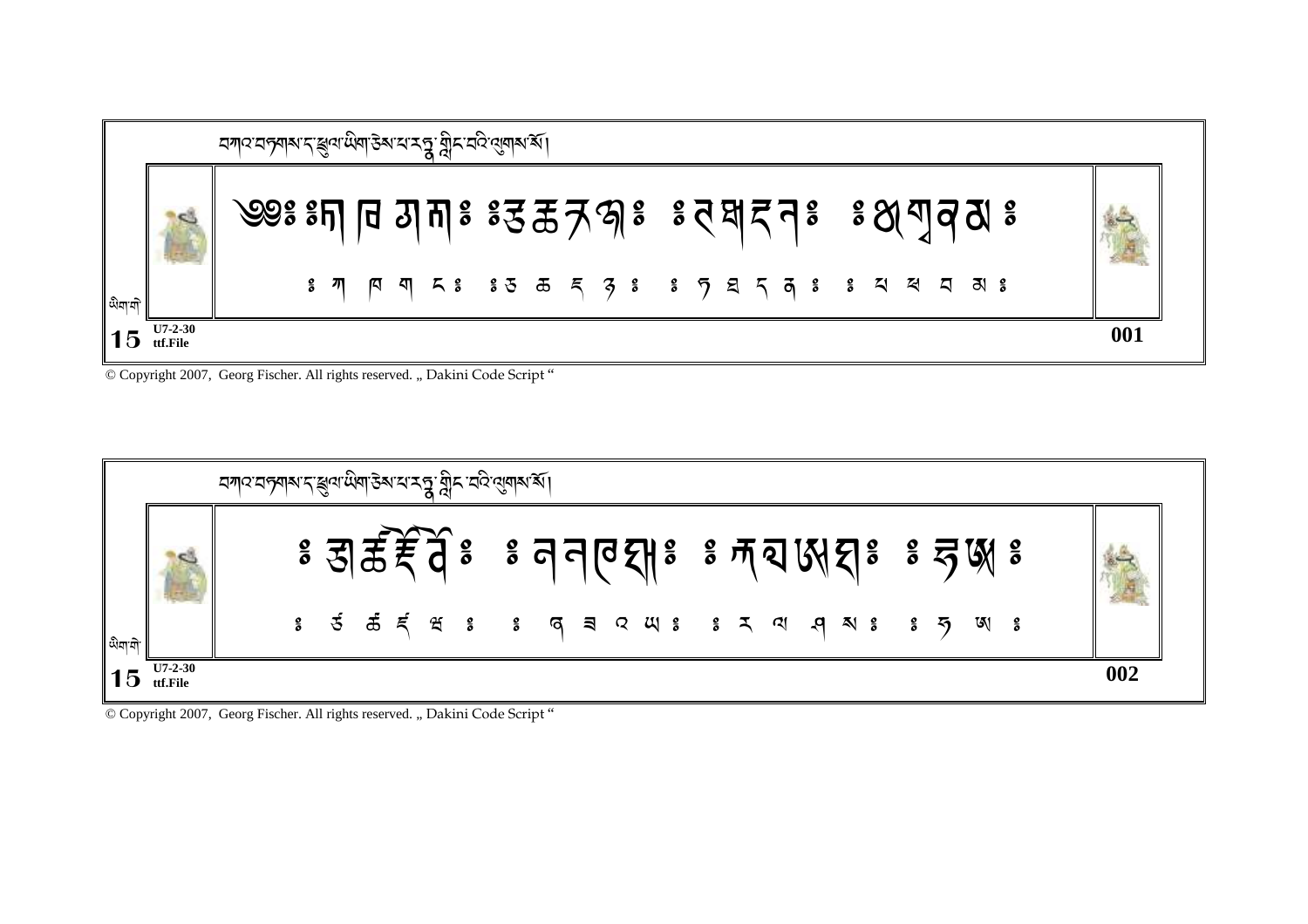

| <b>IC</b> | ೨೨೫ | $\frac{\mathbf{o}}{\mathbf{o}}$<br>ő | গ্রী | हा<br>╰┻ | $\overline{\mathbf{d}}$ | <u>g</u> | <b>EAG</b> | <b>ARD</b> | $\mathbb{F}_q$ |  | $\frac{2}{3}$ $\frac{2}{3}$ $\frac{1}{3}$ $\frac{1}{3}$ | त्ते | $\mathfrak{F}$ |  | 33333 | <b>AM</b> | $\frac{\mathbf{o}}{\mathbf{o}}$ |     |  |
|-----------|-----|--------------------------------------|------|----------|-------------------------|----------|------------|------------|----------------|--|---------------------------------------------------------|------|----------------|--|-------|-----------|---------------------------------|-----|--|
| $U7-2-30$ |     |                                      |      |          |                         |          |            |            |                |  |                                                         |      |                |  |       |           |                                 | 004 |  |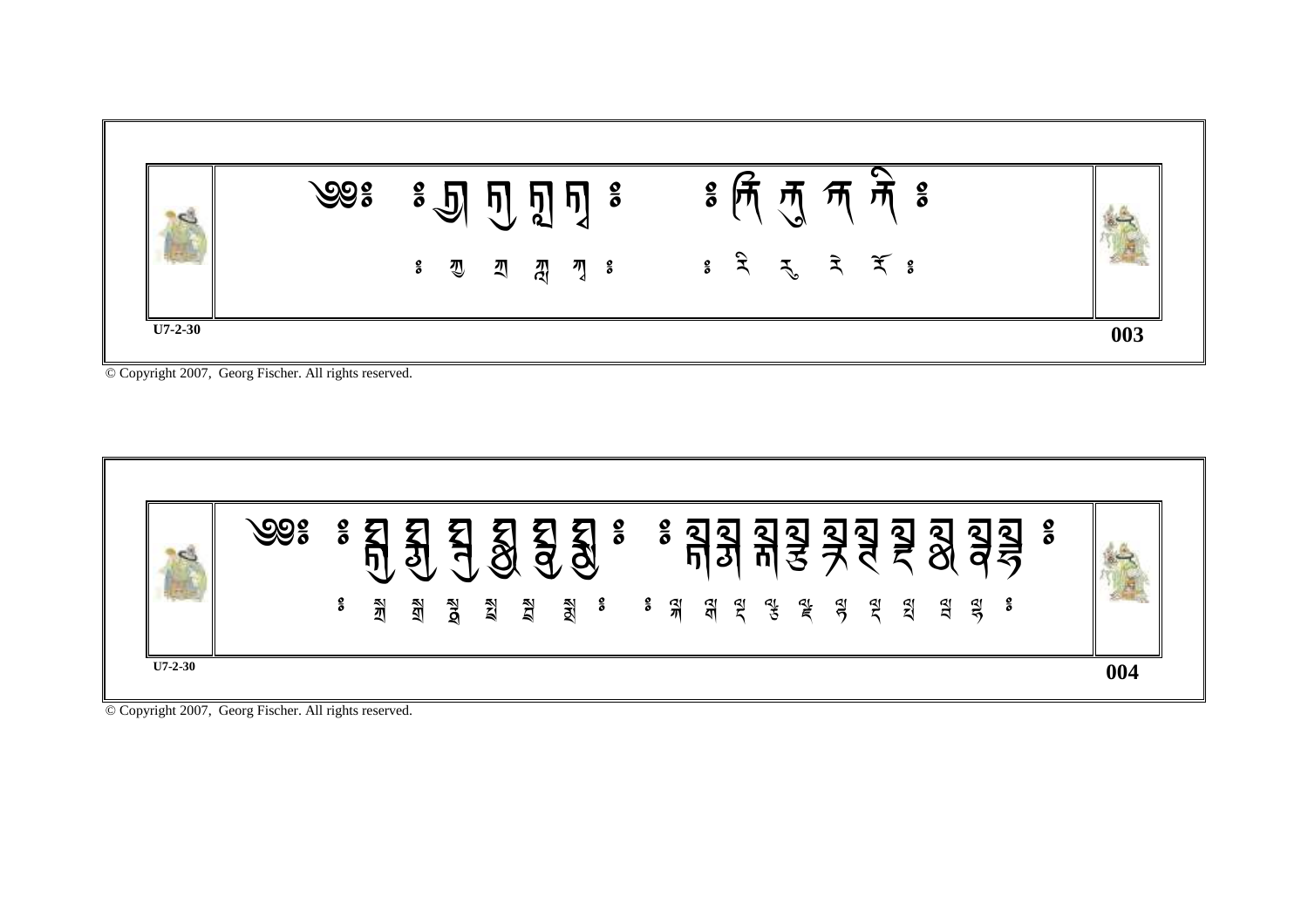

| h că | <sup>३</sup> ज ज ज ज ज ज ज ज ज ज ३ ० इ. न दुः<br>। ग ग ग <del>7</del> श र द न व ठा डा <del>ह</del><br>$\frac{8}{5}$ |  |
|------|---------------------------------------------------------------------------------------------------------------------|--|
|      | $\mathbb{R}$ निर्मा हुन्दु हुन्द है। इन्हुन्दु है। इन्हुन्दु है                                                     |  |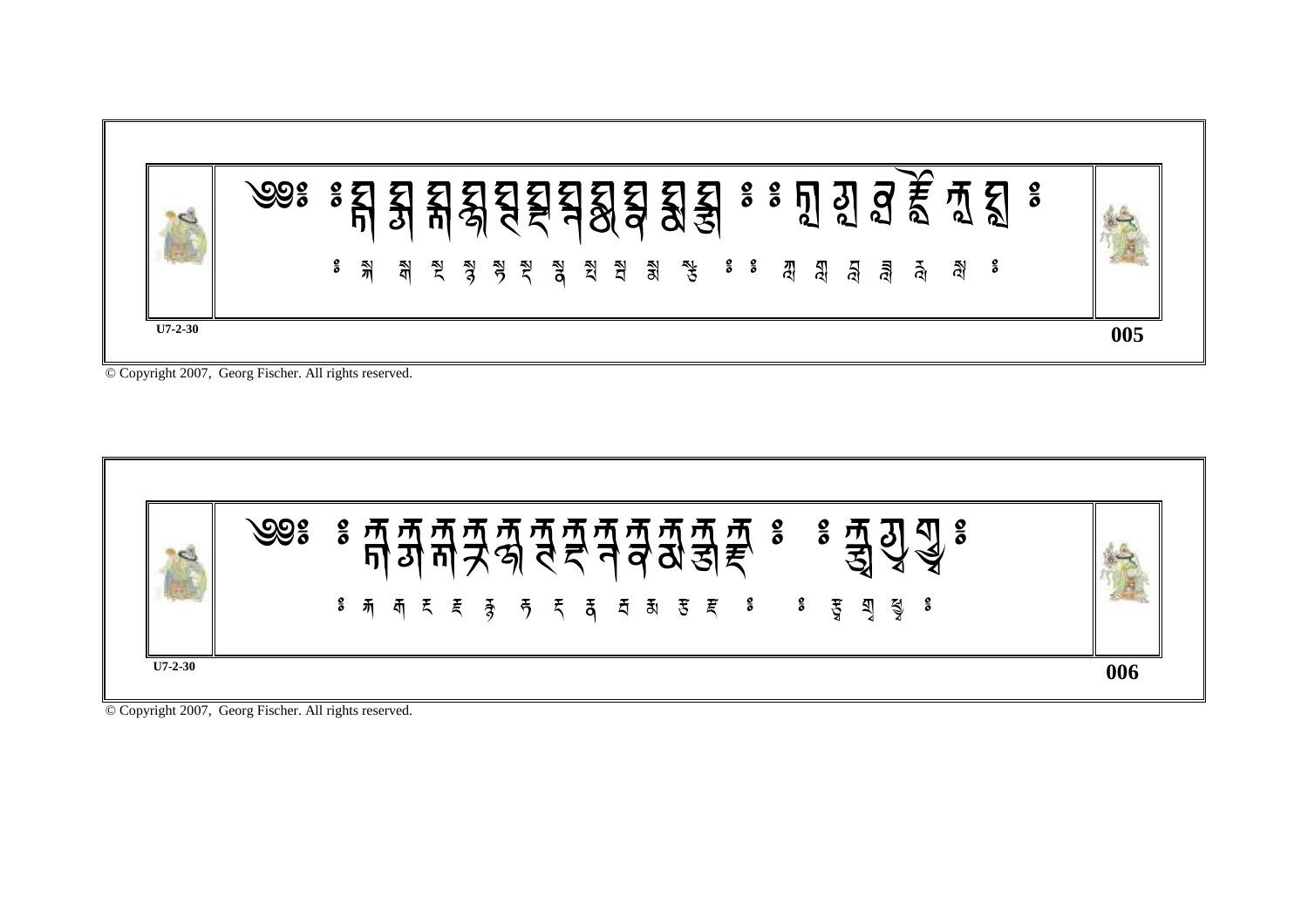